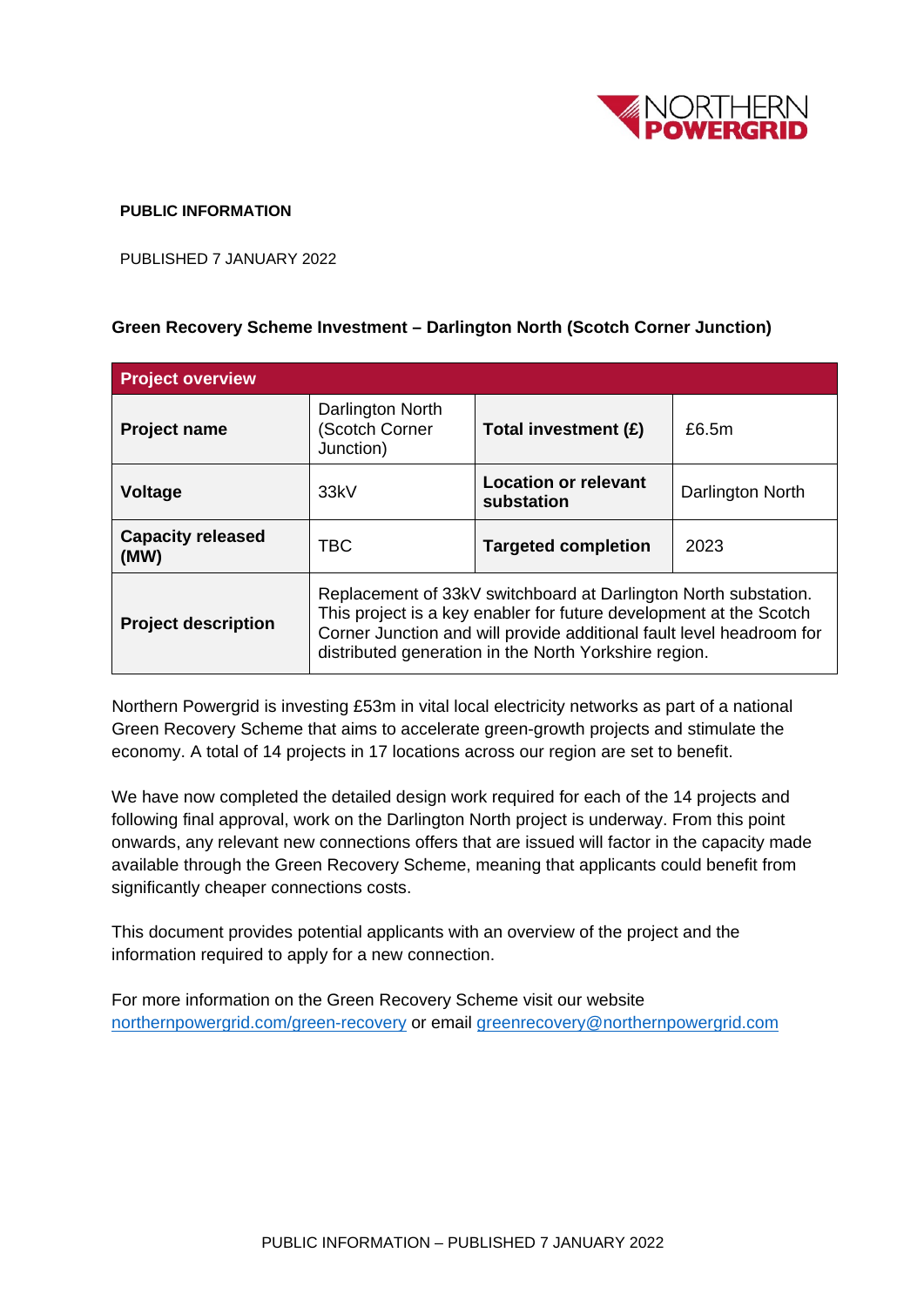## **Project specification**

Darlington North 132/33kV substation is supplied at 132kV from Norton 400/132kV grid supply point (GSP) via two 132kV circuits connecting two 45/90MVA 132/33kV transformers (GT1 and GT2). The two 132kV circuits are also teed off to feed Aycliffe Rail and Skeeby.

According to distribution load estimates (DLE), the maximum load forecast at Darlington North 33kV for 2021-22 is 64.4MVA, against a firm capacity of 109MVA. This is expected to increase to 68.6MVA in 2024-25 remaining within the firm capacity of the substation.

**Proposed new control room and switch room**

**Existing to be dem** 

An aerial view of the Darlington North 132/33kV substation is shown below.